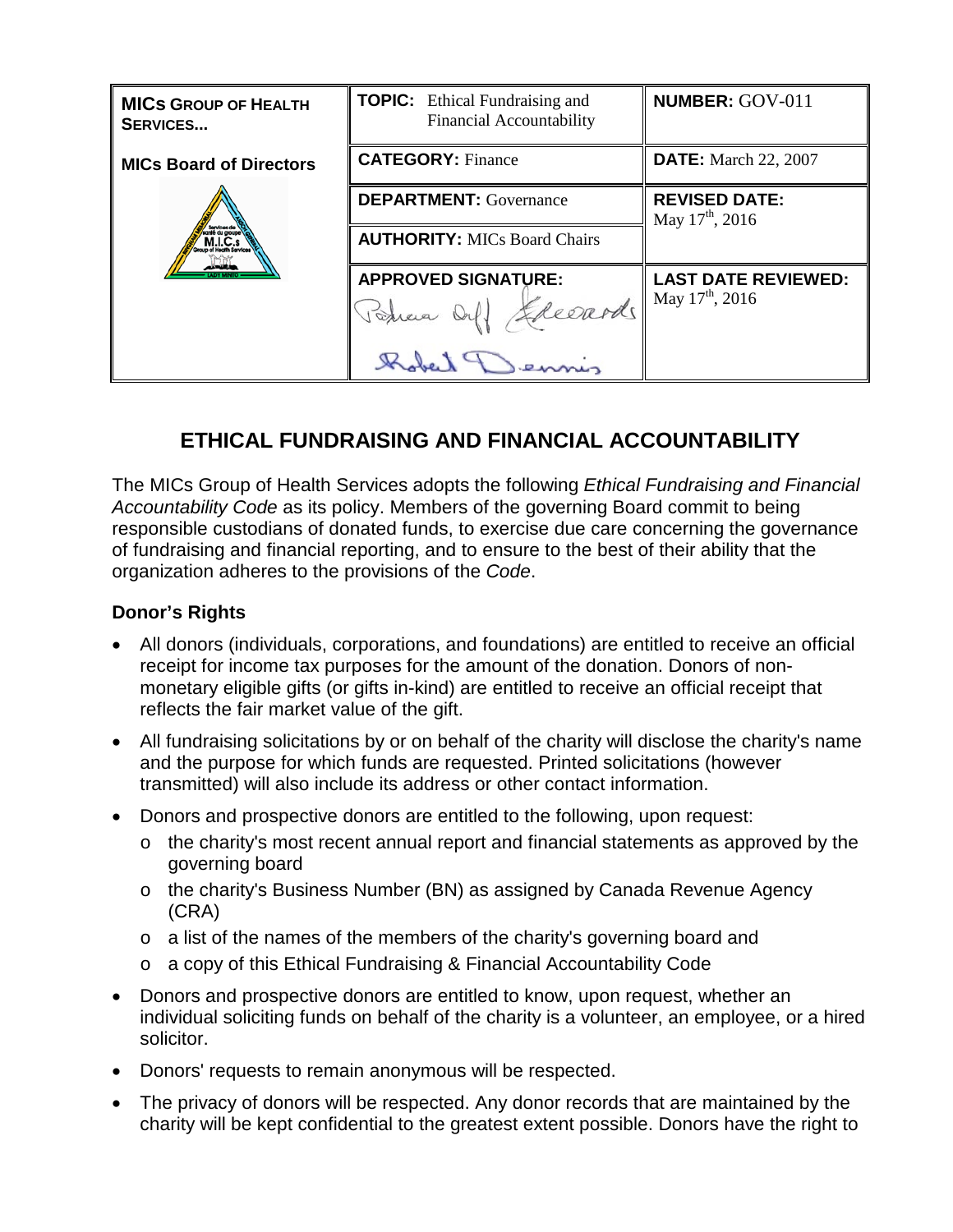see their own donor record, and to challenge its accuracy.

- If the charity exchanges, rents, or otherwise shares its fundraising list with other organizations, a donor's request to be excluded from the list will be honoured.
- Donors and prospective donors will be treated with respect.
- The charity will respond promptly to a complaint by a donor or prospective donor about any matter that is addressed in this Ethical Fundraising & Financial Accountability Code.

#### **Fundraising Practices**

- Fundraising solicitations on behalf of the charity will:
	- o be truthful
	- o accurately describe the charity's activities and the intended use of donated funds and
	- o respect the dignity and privacy of those who benefit from the charity's activities
- Volunteers, employees and hired solicitors who solicit or receive funds on behalf of the charity shall:
	- o adhere to the provisions of this Ethical Fundraising & Financial Accountability Code
	- $\circ$  act with fairness, integrity, and in accordance with all applicable laws
	- o adhere to the provisions of applicable professional codes of ethics, standards of practice, etc.
	- o cease solicitation of a prospective donor who identifies the solicitation as harassment or undue pressure
	- o disclose immediately to the charity any actual or apparent conflict of interest and
	- o not accept donations for purposes that are inconsistent with the charity's objects or mission
- The charity will not sell its donor list.
- The charity's governing board will be informed at least annually of the number, type and disposition of complaints received from donors or prospective donors about matters that are addressed in this Ethical Fundraising & Financial Accountability Code.

#### **Financial Accountability**

- The charity's financial affairs will be conducted in a responsible manner, consistent with the ethical obligations of stewardship and the legal requirements of provincial and federal regulators.
- All donations will be used to support the charity's objects, as registered with CRA.
- All restricted or designated donations will be used for the purposes for which they are given. If necessary due to program or organizational changes, alternative uses will be discussed where possible with the donor or the donor's legal designate. If the donor is deceased or legally incompetent and the charity is unable to contact a legal designate,